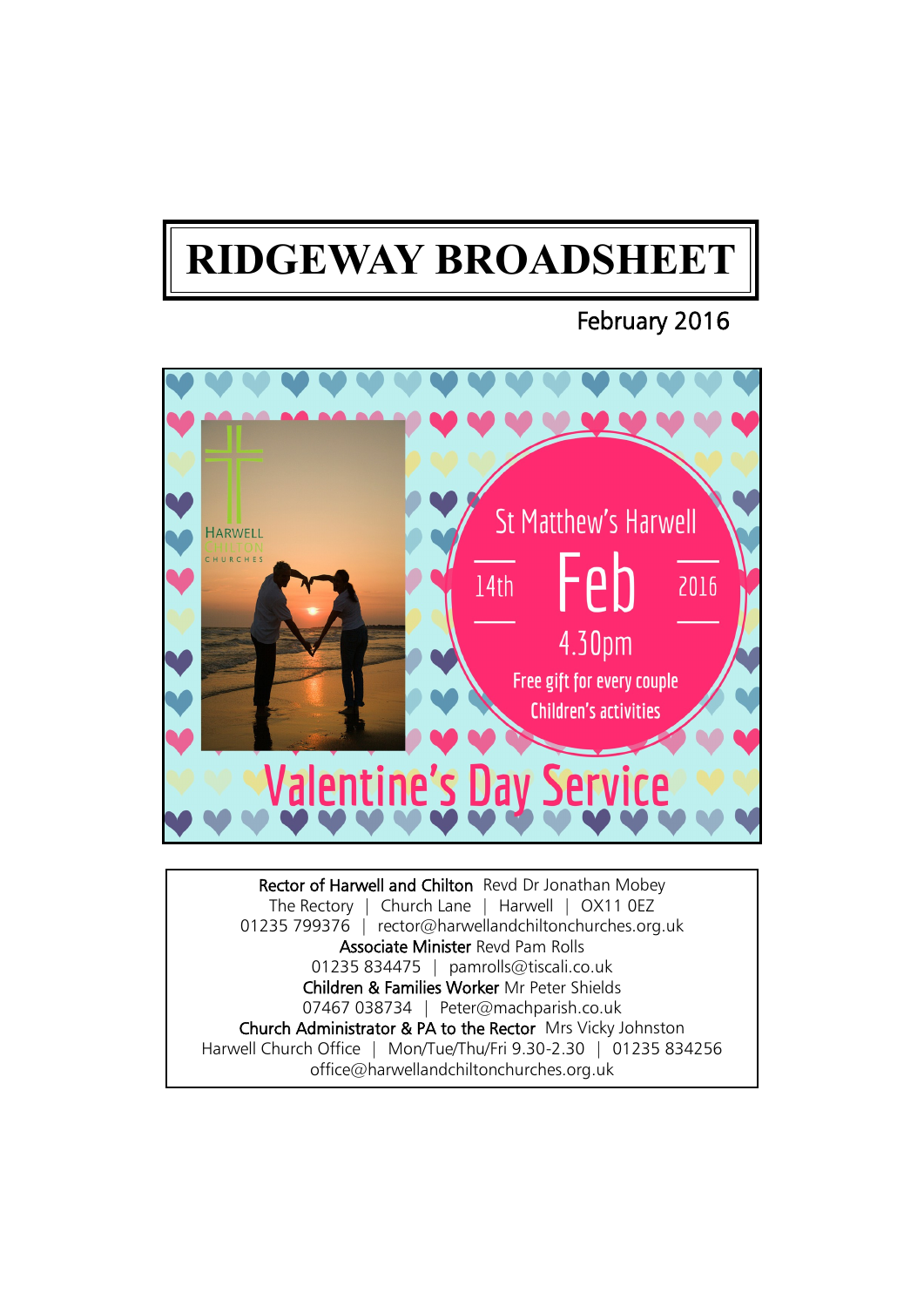Lent is a special time for gathering together and learning more about God's purpose for our lives and for helping and encouraging one another.

We have several homegroups meeting in Chilton and Harwell on various days and times for bible study and prayer. If you are interested to know more about this or wish to join a group during Lent please contact Jean Barton

The book we shall be looking at together this Lent is: Life Calling - A 5-session Course on Vocation for Lent, by Kate Bruce & Robert Warren. Here is a bit more about the course:

"Some people think that vocation is just for special people... but God calls us all to live our lives shaped and directed by his call. This course for small groups explores the meaning of vocation for everyone.

The course offers five interactive sessions:

- Called by God: The shape of God's call in Scripture
- Called from within: Drawing out the call and gifts that God has planted in us
- Called out: How God sets us free from everything that stops us responding to God's call.
- Called up: Understanding how God calls us to join in with his loving care of the world.
- Called on: how we can grow in our sense of calling beyond the end of the course.

This course helps people to embark on an adventure with God - a journey through life in which we make a contribution to the world around us."

#### **L E N T G R O U P S C H R I S T I N E P E R K I N S**



Come and have a cup of tea and a slice of cake with our mission partner Christine Perkins. She will be at Chilton Village Hall on 27 February from 2:30 –  $4.30nm$  Find out about what

it's like to live and work in South Sudan. Children are very welcome and activities will be provided.

You can also come and welcome Christine on the 28 February, when she will be speaking at the morning services in Chilton and Harwell as well as visiting our youth groups in the evening.

Christine is a former teacher at Didcot Girls School, she also worshipped at Harwell Church and led a youth group.

Since 1985 Christine has worked in East Africa, mainly in Sudan during a continuing turbulent period of the country's history. For 20 years she was a teacher in Khartoum, supported by the mission agency, Action Partners, now known as Pioneers UK. She then worked for ACROSS as an educational adviser for South Sudan. ACROSS is an international Christian organization focused on working to build communities, improve education, strengthen churches, improve livelihoods, and teach about health within South Sudan.

In December 2015 Christine returned to the UK to work for the Pioneer UK office. We are delighted that she is coming to visit us and we hope you will be able to join us too.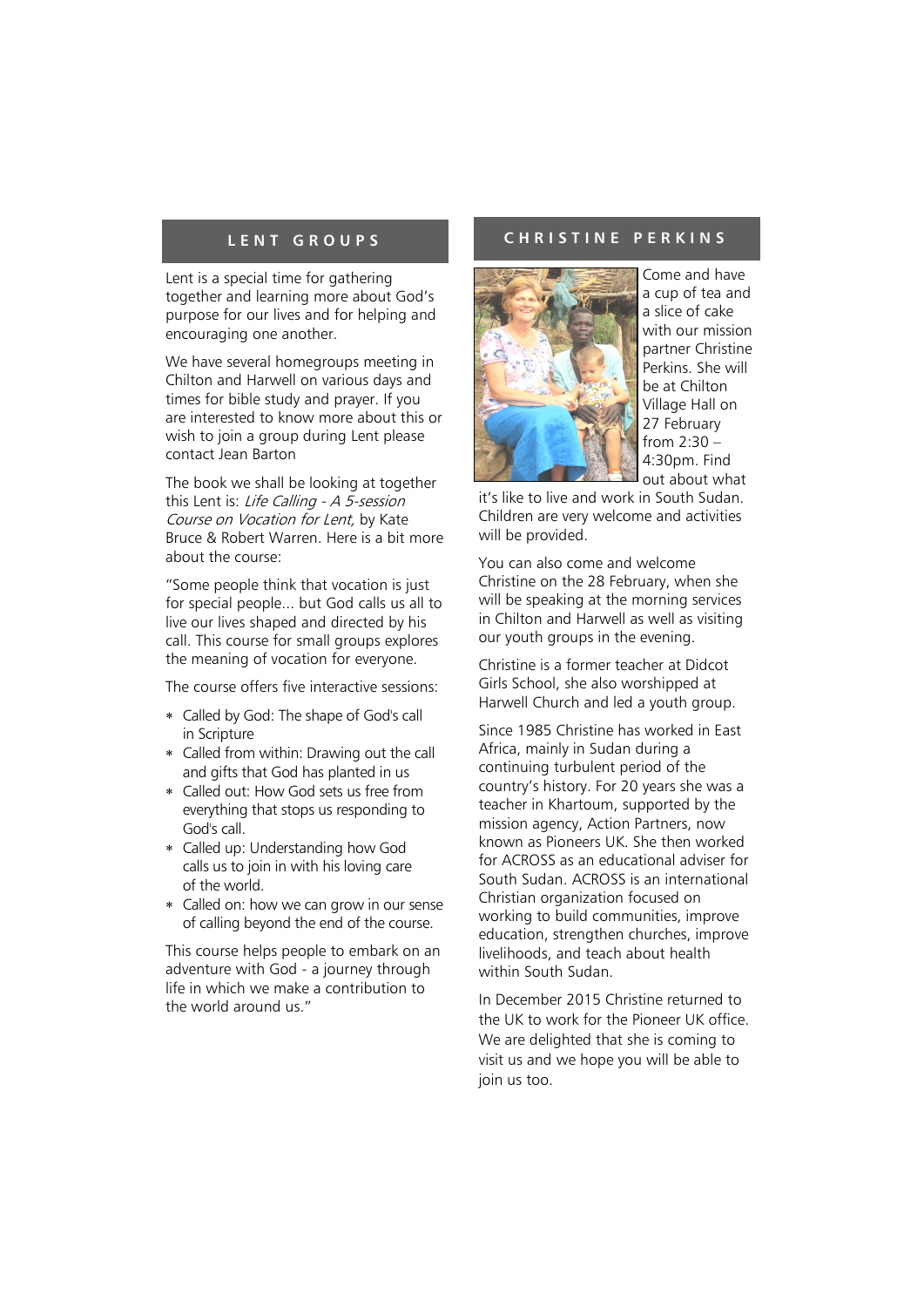### Love from your Valentine

Around 250 AD there lived in Rome a priest by the name of Valentine. At that time, Claudius was the Emperor, and Claudius wanted to create a large Roman army. He thought men should volunteer to join, but many men just did not want to leave home and go off to fight in wars. They did not want to leave their girlfriends and wives, so very few joined up. This made Emperor Claudius both angry and determined to do something about this. He had the idea that if men were not married, they would be more inclined to join his army. So Claudius decreed that there would be no more marriages.

Young people thought his new law was really cruel. Valentine thought it was ridiculous! One of his favourite duties as a

priest was to marry people. After Emperor Claudius passed his law, Valentine kept on performing marriage ceremonies – but secretly. He would whisper the words of the ceremony, whilst listening for soldiers on the steps outside.

One night, Valentine did hear footsteps at his door.

The couple he was marrying escaped, but he was caught. He was thrown into jail and told that his punishment was death. Many young people came to the jail to visit him, and threw flowers and notes up to his window. They wanted him to know that they, too, believed in love.

One of these young people was the daughter of the prison guard. Her father allowed her to visit him in his cell. They often sat and talked for hours. She believed he did the right thing by ignoring the Emperor and performing marriage ceremonies.



On the day Valentine was to die, he left her a note thanking her for her friendship and loyalty. He signed it, "Love from your Valentine." That note started the custom of exchanging love notes on Valentine's Day. It was written on the day he died, February 14, 269 AD. Now, every year on this day, people remember. But most importantly, they think about love and friendship. When they think of Emperor Claudius, they remember how he tried to stand in the way of love, and they laugh - because they know that love can't be beaten!

Love fills our airwaves, literature, cinemas and screens. It has preoccupied people of all cultures and times and has motivated great acts of heroism and sacrifice. It cannot be banned, ignored,

or forgotten. Love is stronger than death.

Christians believe "God is love, and those who live in love live in God and God lives in them" (1 John 4:16). And they see in the life, death and resurrection of Jesus Christ the ultimate example and expression of love.

Love is the supreme good and should be celebrated. Valentine's Day is a great occasion to do just that. So this year we have a special service on Valentine's Day afternoon for those who would like to give thanks to God for and seek his blessing on their relationship. All couples welcome – details of the service on the front cover. Let's celebrate God's wonderful gift of love!

> Revd Dr Jonathan Mobey Rector of Harwell and Chilton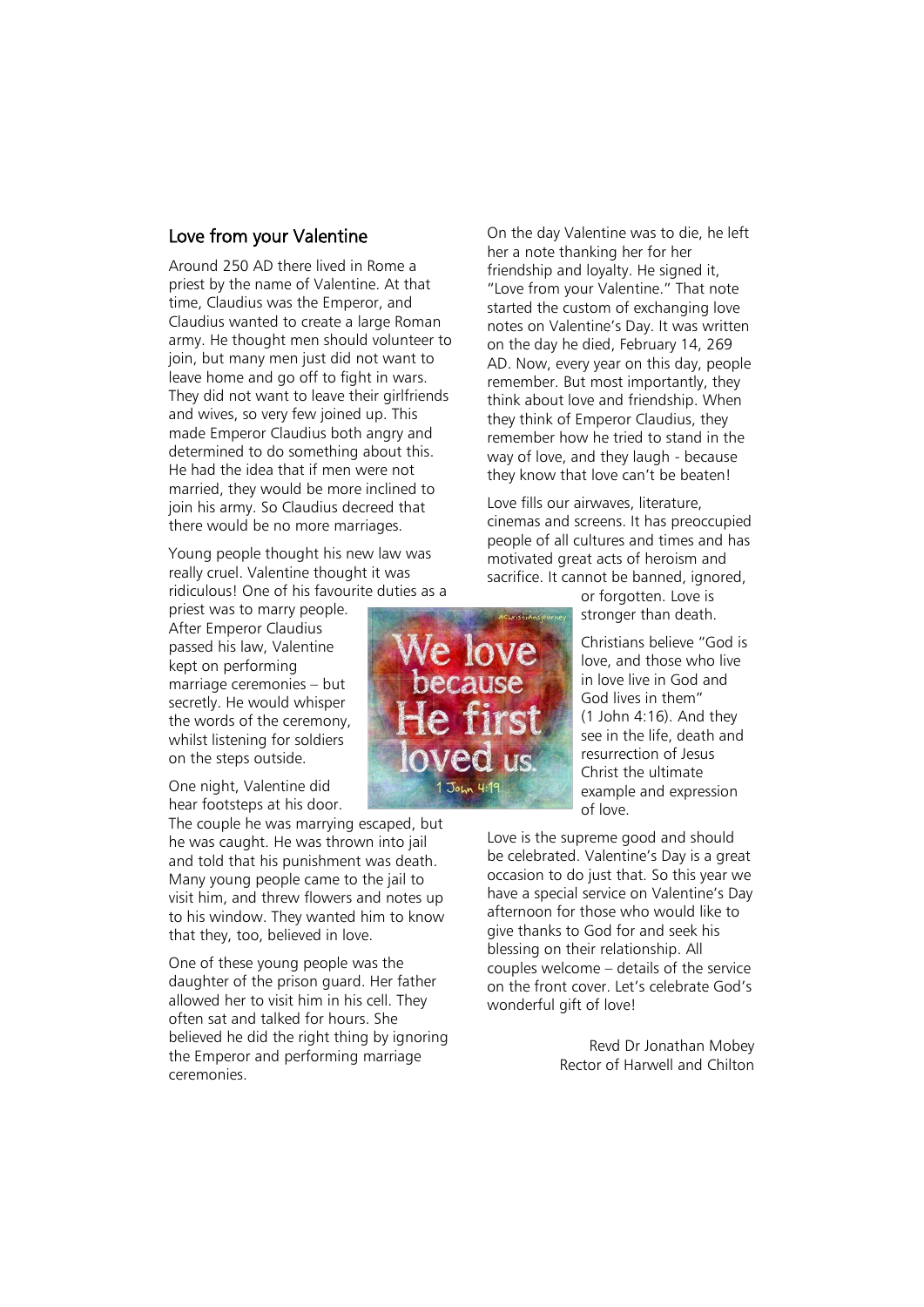#### WEEKLY EVENTS FEBRUARY & MARCH 2016

#### **Mondays**

9:30-11:30am Fledgelings (during term time) at St Matthew's Church Hall 7:30pm Bell-ringing at All Saints' Church Tower 8.00pm Home Group at 10 Jennings Lane, Harwell

#### **Wednesdays**

9:15-11:15am Fledgelings (during term time) at Chilton Field Community Room 10.15am Home group (during term time) at St Matthew's meeting room 1.45pm Home group (during term time) at 15 Elderfield Crescent, Chilton 7.30pm Home group at various homes in Chilton Field 7.30pm Choir Practice at All Saints'

#### **Thursdays**

7.30pm Bell ringing at St Matthew's Church Tower 7.45pm Home group at various homes in Harwell 8.00pm (1st, 2nd & 3rd) Home group (term time)

#### Fridays

2.00pm Home group at Cherry Tree Court, Harwell

#### Saturdays

8.30am Prayer meeting both at St Matthew's and All Saints'

#### Sundays

Youth Fellowship (during term time) at St Matthew's Church Hall 6:00-7:15pm for those in school years 7-9 7:00-8:45pm for those in school years 9-13



## **O T H E R E V E N T S**

3rd February 8.00pm Night Prayer at All Saints' Chilton 6th February 10.30am CAP Money Course, St Matthew's 9th February 7.45pm All Saints' Women's Group. 'Loneliness' - Pam & Vicky 11th February 7.30pm Science & Faith Group, St Matthew's Church Lounge 16th February 10.00am Holy Communion (BCP) at Cherry Tree Court, Harwell 16th February 7.30pm Harwell Ladies Group, St Matthew's Church Lounge 18th February 2.30pm Evergreens, St Matthew's Church Hall 20th February 10.30am CAP Money Course, St Matthew's 25th February 7.30pm Science & Faith Group, St Matthew's Church Lounge 27th February 10.00am All Saints' Art Group, Chilton Village Hall 3rd March 8.00pm Night Prayer at All Saints' Chilton 8th March 7.45pm All Saints' Women's Group 9th March 7.30pm Harwell Ladies Group AGM & meal 10th March 7.30pm Science & Faith Group, St Matthew's Church Lounge 14th March 2.30pm Generation Gold Service, All Saints' Church 17th March 2.30pm Evergreens, St Matthew's Church Hall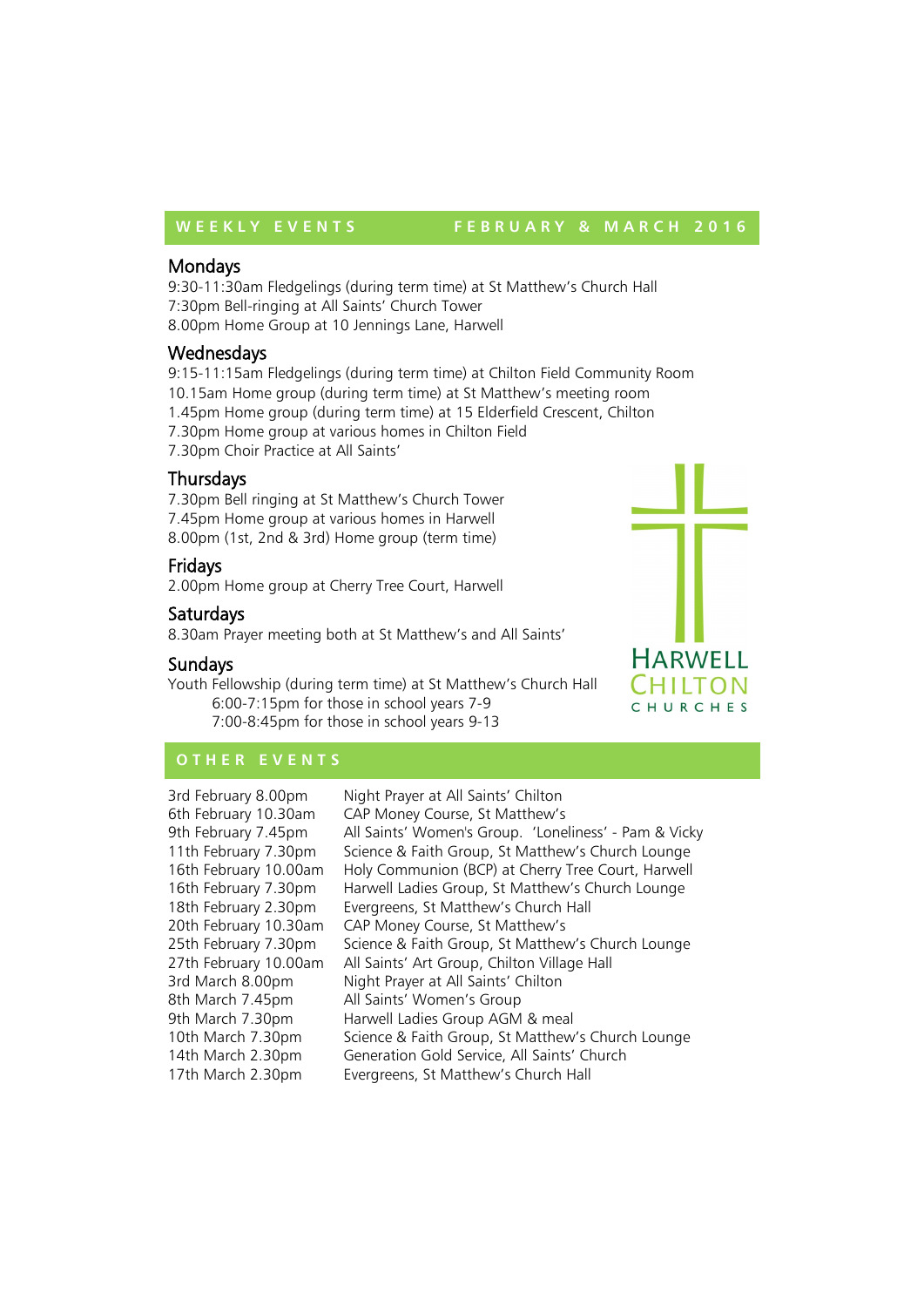| <b>SERVICES</b><br><b>FEBRUARY &amp; MARCH</b>                        |          |                                                                                                     |
|-----------------------------------------------------------------------|----------|-----------------------------------------------------------------------------------------------------|
| Services at All Saints'                                               |          | Services at St Matthew's                                                                            |
| 9.30am All Age Worship<br>'Christingle'                               | 7th Feb  | 8.00am Holy Communion (BCP)<br>11.00am All Age Worship 'Christingle'<br>6.15pm Evening Prayer       |
| 7.45pm Ash Wednesday Service                                          | 10th Feb |                                                                                                     |
| 8.00am Holy Communion (BCP)<br>9.30am Morning Worship                 | 14th Feb | 11.00am Morning Worship<br>4.30pm Valentine's Day Service                                           |
| 9.30am Holy Communion                                                 | 21st Feb | 8.00am Holy Communion (BCP)<br>11.00am Holy Communion<br>6.15pm Evening Prayer (BCP)                |
| 8.00am Holy Communion (BCP)<br>9.30am Morning Worship                 | 28th Feb | 11.00am Morning Worship<br>6.15pm Holy Communion                                                    |
| Mothering Sunday<br>9.30am All Age Worship                            | 6th Mar  | Mothering Sunday<br>8.00am Holy Communion (BCP)<br>11.00am All Age Worship<br>6.15pm Evening Prayer |
| 8.00am Holy Communion (BCP)<br>9.30am Morning Worship                 | 13th Mar | 11.00am Morning Worship                                                                             |
| 9.30am Holy Communion                                                 | 20th Mar | 8.00am Holy Communion (BCP)<br>11.00am Holy Communion<br>6.15pm Evening Prayer                      |
|                                                                       | 24th Mar | 7.45pm Maundy Thursday Service                                                                      |
| 9.30am Good Friday 'At the Cross'                                     | 25th Mar | 11am Good Friday 'At the Cross'                                                                     |
| <b>8pm Easter Saturday Vigil</b>                                      | 26th Mar |                                                                                                     |
| Easter Sunday<br>8.00am Holy Communion (BCP)<br>9.30am Holy Communion | 27th Mar | Easter Sunday<br>11.00am Holy Communion<br>6.15pm Holy Communion                                    |

You are very welcome to join us for any of our services of meetings.

BCP = Book of Common Prayer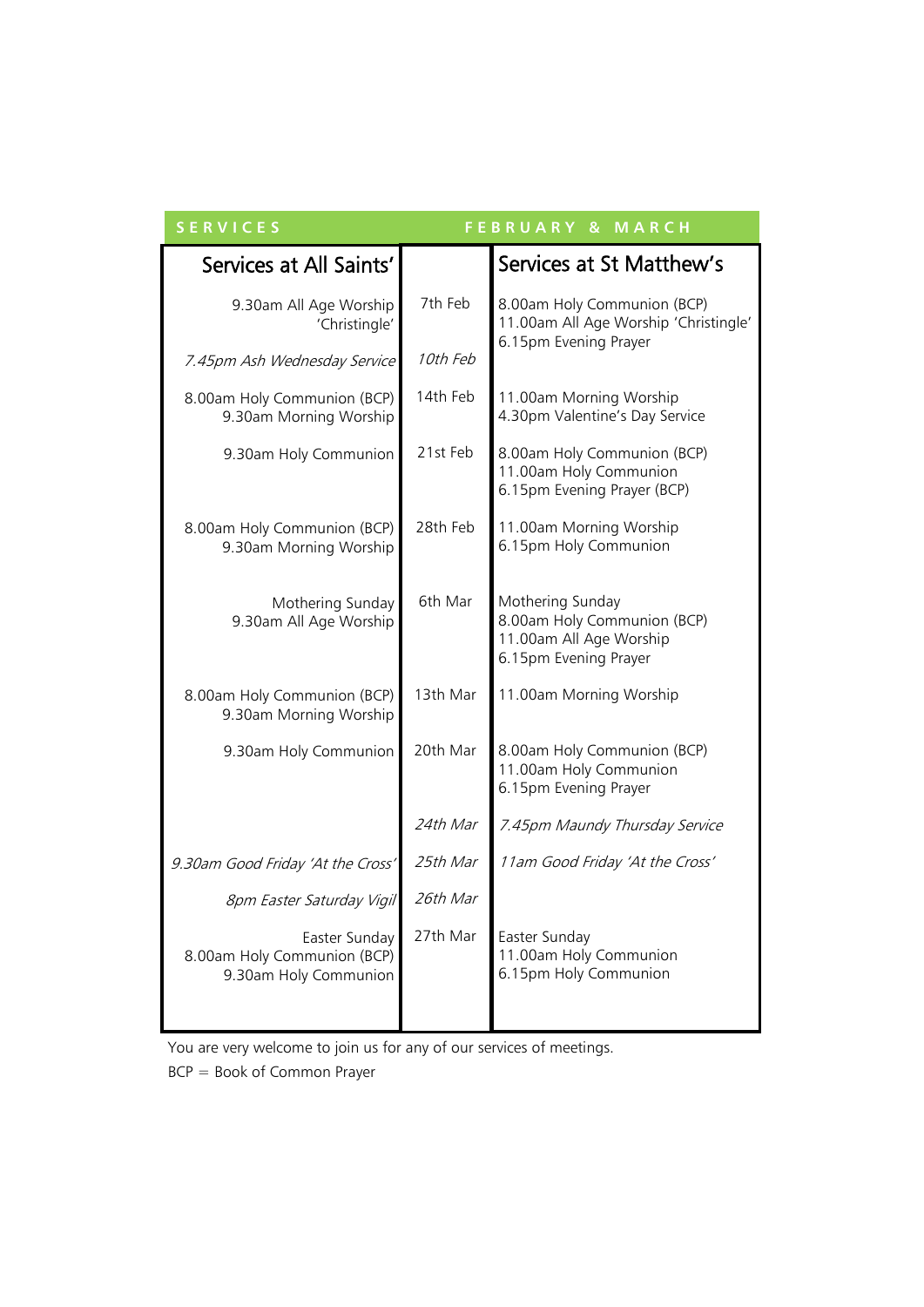#### **F R O M T H E P A R I S H R E G I S T E R S**

#### Baptisms & Thanksgivings

"Welcome to the Lord's family" Charlie Reason Alfred Stuart Mortimer James Wickham

#### Weddings

"Those that God has joined together" Lana Innes and Richard Stockton Lizzie Quarini and Adrian Jack Lawrence Putt and Emma Marsh Sarah Fisher and Declan O'Leary

#### Funerals

"He who believes in Me will live" Donald Leclair Liz Lewis Jan Plumb Mollie Lay Edwin Stringer Alma Staples

#### **E A S T E R T R A I L**

Join us on an Easter Trail around our villages. More information on our website: www.hcchurches.org/eastertrail

#### **C A P M O N E Y C O U R S E**

After Christmas it may be more than your waistline that needs a workout! Why not come along to the CAP Money Course at St Matthew's Church Harwell. Starting on Saturday 30th January at 10.30am. Continuing on 6th and 20th February, these sessions will include a brunch and will end around 12.30pm. Book your place by contacting Vicky in the office. See the CAP website for further details. The course is for anyone who would like to look at their finances and learn how to budget, save and spend well.

#### **T H A N K Y O U**

Thank you to Chilton Wyevale Garden Centre for their generous donation of the magnificent tree which was displayed on the top of the tower at All Saints', Chilton. It looked lovely and we had many compliments about it. We are very



grateful to Chilton Wyevale for their kind gift. Hazel King and Members of the PCC.

Thank you to all who came carol singing around Chilton Village and/or in the Rose and Crown just before Christmas. A total of £88.11 was raised for Save the Children. Thank you also to Bill and Muriel Millar and to Shea at the Rose and Crown for their hospitality.

#### **H A R W E L L L A D I E S G R O U P**

Our next meeting is on Tuesday 16th February at 7.30pm in St Matthew's lounge. Jonathan will be speaking to us. Our next meeting on March 15th will be our AGM and the final, formal meeting of the group. We may be able to arrange an informal get together from time to time. After the short AGM on the 15th March, we plan to share a meal together. If you have been a member over recent years and would like to join us then please let me know by March 7th so that we know how many to cater for.

Joan Impey

#### **H A R W E L L G A R D E N E R S C L U B**

Harwell Village Hall, Monday 1st February 7.30pm. Lamport Hall & Gardens – Home of the Gnome with Andrew Mikolajski. Competition: A Garden Ornament. Contact David Drummond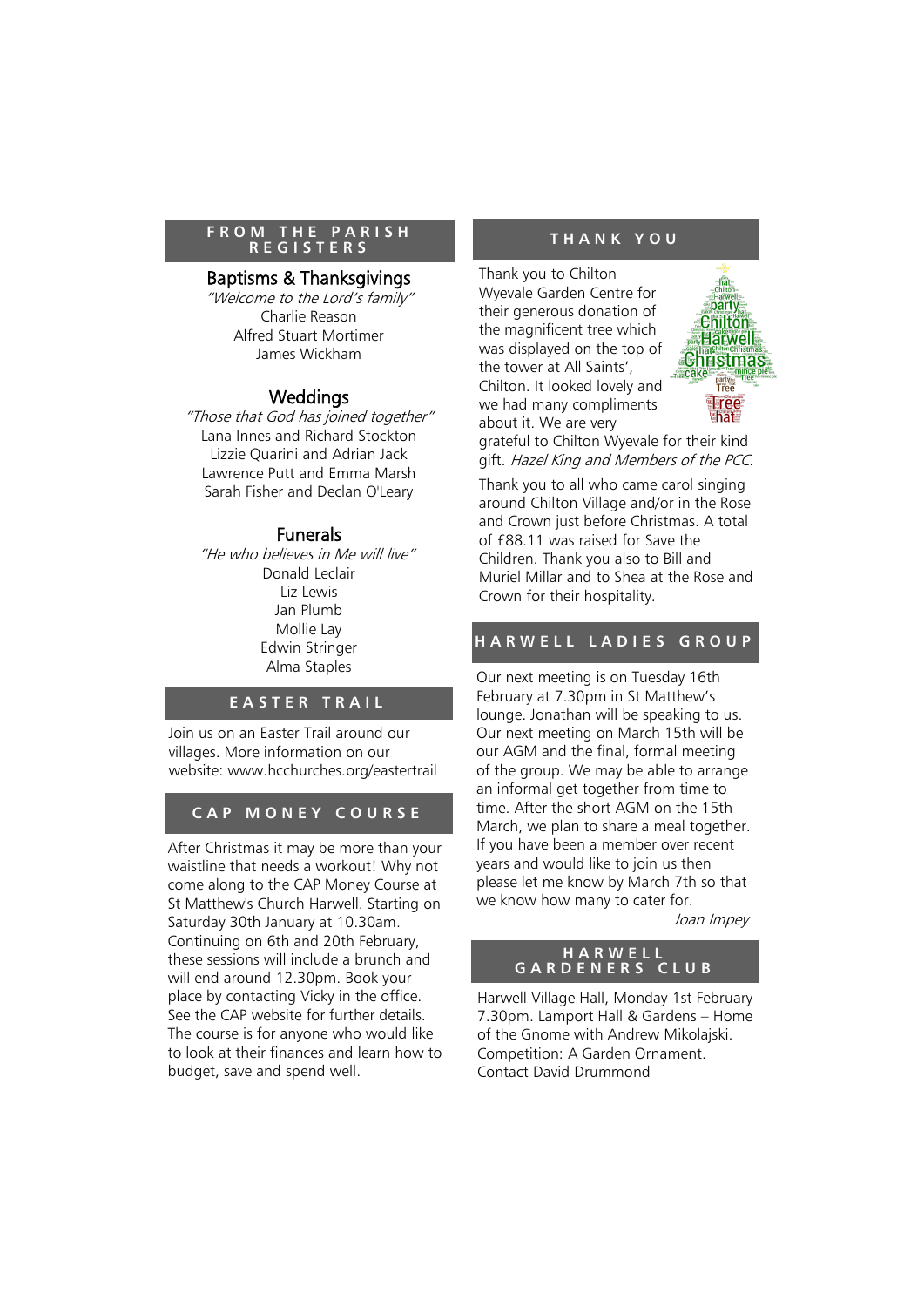#### **CHARITY MARKET STALL**

The next market will be held on Saturday 13th February in the Rose and Crown Car Park between 9am and 12 noon and will be for Young Dementia UK who are an Oxfordshire based charity providing specialist help and support to people under the age of 65 who develop this progressive degeneration of the brain. There will be a Valentine's theme. The market on 9th January raised £201 for the Chilton Lunch Club; our thanks go to the hardy souls who braved the weather! Judy Goodall



This will take place on Saturday March 12th at 7:15 for a prompt 7:30 start. There will be a hot

supper and a delicious pudding; please bring your own drinks. Tickets cost £10 each and the proceeds will be divided equally between Footsteps and Hamlin Fistula UK. Tickets are available from Judy Goodall

#### **U N I V E R S I T Y O F T H E T H I R D A G E**

16th February, 2pm at Didcot Civic Hall. 'The History of Pinewood Studios' by Mike Payne.

#### **T H A N K Y O U**

Ruth and John are very grateful to everyone who sent messages of support, expressions of sympathy, letters and cards following Edwin's death. They are much appreciated and of great comfort. Thank you.

#### **L O N E L Y ?**

Loneliness isn't something that I'd really thought about a great deal until I went to a Forum run by the Oxford Diocese in March 2015. I was surprised to learn that half of 18-24 year olds often felt lonely, according to a recent survey. Everyone can feel lonely, regardless of age/ busyness/seemingly outgoing characters. It can develop after big life events such as having a new baby, being bereaved, redundancy, retirement or becoming a carer.

Church is a great place to find somewhere to belong, and we welcome visitors to all of our Church services and events. Do take a look at the website to see what is happening, or contact me in the office if you'd like to know more about regular activities.

Esther Ranzen set up a free confidential helpline for older people in 2013. In the first two years they received over 680,000 calls; 53% of callers saying they had literally no-one else to speak to. They now receive around 1300 calls every day from lonely and isolated people. The helpline number is 0800 4 70 80 90. See their website for more information: www[.thesilverline.org.uk.](http://www.thesilverline.org.uk)

The Archway Foundation is a local charity that was founded in Oxford in 1982 to help relieve some of the real distress caused by loneliness to people of all ages. They have a regular call-in café in Oxford and Abingdon, and offer a befriending service for the isolated and housebound. Find out more at

www.archwayfoundation.org.uk. You can watch a recent BBC programme about loneliness on iplayer. Search for "The Age of Loneliness".

Vicky Johnston